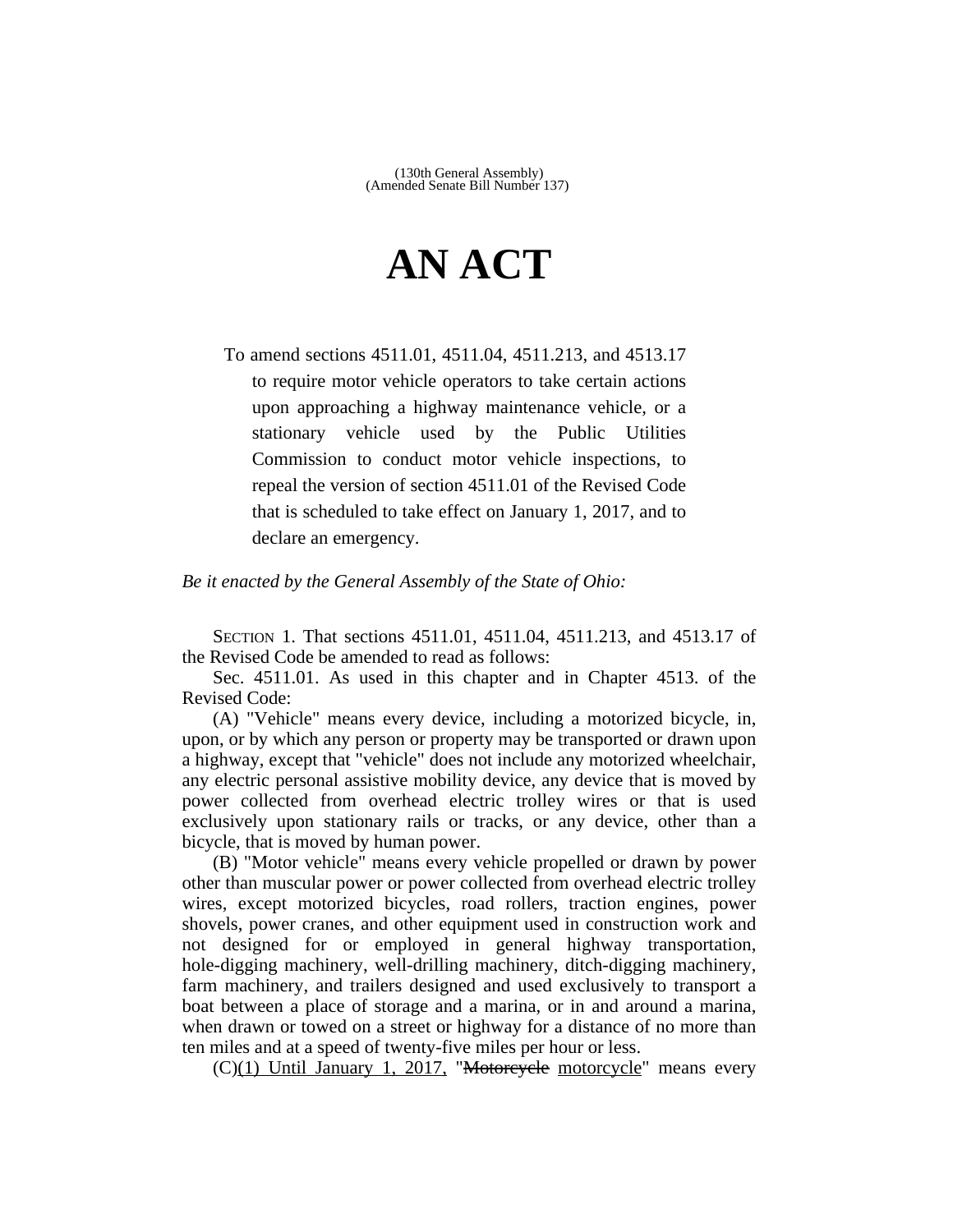motor vehicle, other than a tractor, having a seat or saddle for the use of the operator and designed to travel on not more than three wheels in contact with the ground, including, but not limited to, motor vehicles known as "motor-driven cycle," "motor scooter," or "motorcycle" without regard to weight or brake horsepower.

(2) Effective January 1, 2017, "motorcycle" means every motor vehicle, other than a tractor, having a seat or saddle for the use of the operator and designed to travel on not more than three wheels in contact with the ground, including, but not limited to, motor vehicles known as "motor-driven cycle," "motor scooter," "cab-enclosed motorcycle," or "motorcycle" without regard to weight or brake horsepower.

(D) "Emergency vehicle" means emergency vehicles of municipal, township, or county departments or public utility corporations when identified as such as required by law, the director of public safety, or local authorities, and motor vehicles when commandeered by a police officer.

(E) "Public safety vehicle" means any of the following:

(1) Ambulances, including private ambulance companies under contract to a municipal corporation, township, or county, and private ambulances and nontransport vehicles bearing license plates issued under section 4503.49 of the Revised Code;

(2) Motor vehicles used by public law enforcement officers or other persons sworn to enforce the criminal and traffic laws of the state;

(3) Any motor vehicle when properly identified as required by the director of public safety, when used in response to fire emergency calls or to provide emergency medical service to ill or injured persons, and when operated by a duly qualified person who is a member of a volunteer rescue service or a volunteer fire department, and who is on duty pursuant to the rules or directives of that service. The state fire marshal shall be designated by the director of public safety as the certifying agency for all public safety vehicles described in division (E)(3) of this section.

(4) Vehicles used by fire departments, including motor vehicles when used by volunteer fire fighters responding to emergency calls in the fire department service when identified as required by the director of public safety.

Any vehicle used to transport or provide emergency medical service to an ill or injured person, when certified as a public safety vehicle, shall be considered a public safety vehicle when transporting an ill or injured person to a hospital regardless of whether such vehicle has already passed a hospital.

(5) Vehicles used by the motor carrier enforcement unit for the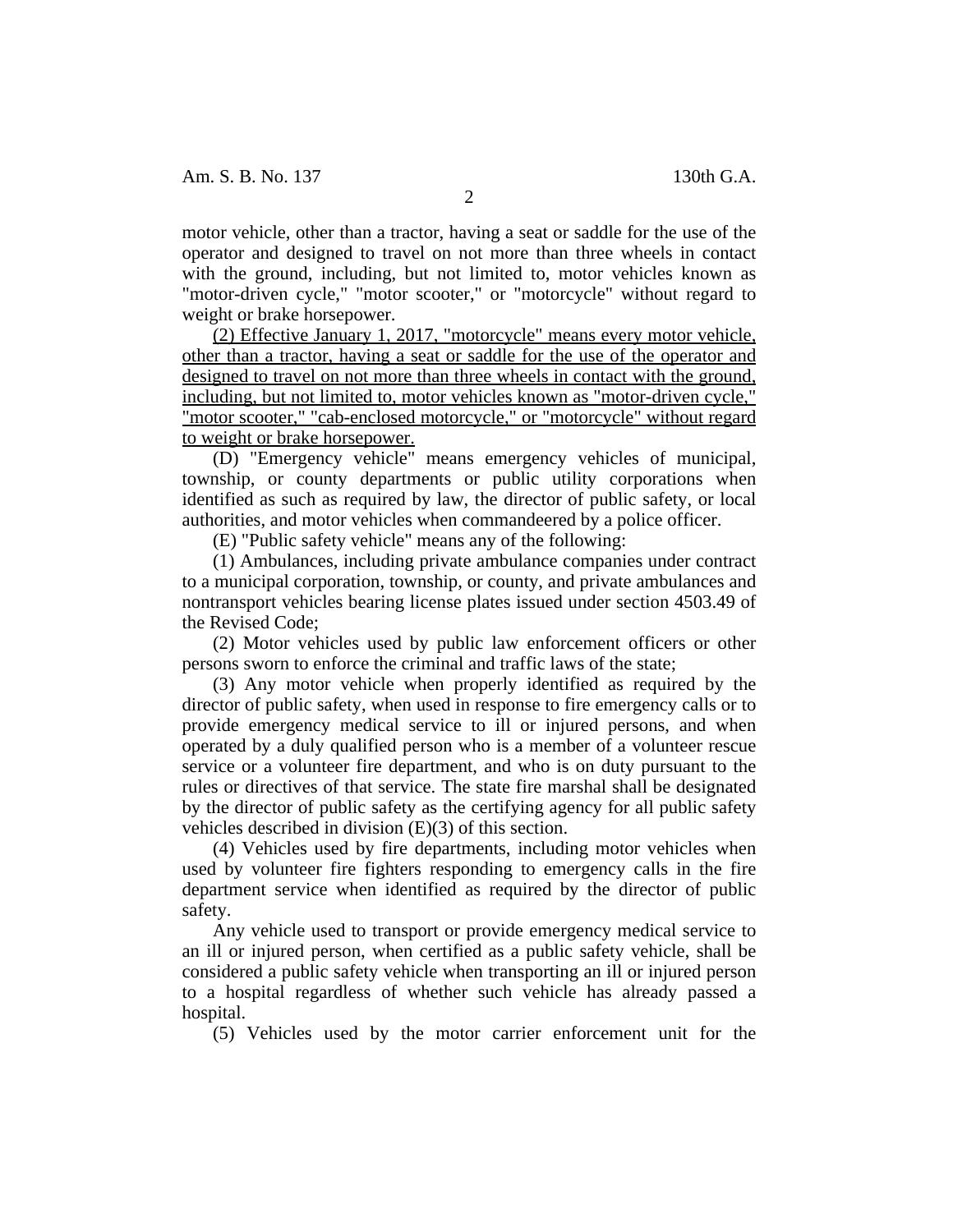enforcement of orders and rules of the public utilities commission as specified in section 5503.34 of the Revised Code.

(F) "School bus" means every bus designed for carrying more than nine passengers that is owned by a public, private, or governmental agency or institution of learning and operated for the transportation of children to or from a school session or a school function, or owned by a private person and operated for compensation for the transportation of children to or from a school session or a school function, provided "school bus" does not include a bus operated by a municipally owned transportation system, a mass transit company operating exclusively within the territorial limits of a municipal corporation, or within such limits and the territorial limits of municipal corporations immediately contiguous to such municipal corporation, nor a common passenger carrier certified by the public utilities commission unless such bus is devoted exclusively to the transportation of children to and from a school session or a school function, and "school bus" does not include a van or bus used by a licensed child day-care center or type A family day-care home to transport children from the child day-care center or type A family day-care home to a school if the van or bus does not have more than fifteen children in the van or bus at any time.

(G) "Bicycle" means every device, other than a device that is designed solely for use as a play vehicle by a child, that is propelled solely by human power upon which a person may ride, and that has two or more wheels, any of which is more than fourteen inches in diameter.

 $(H)(1)$  Until January 1, 2017, "Motorized motorized bicycle" means any vehicle having either two tandem wheels or one wheel in the front and two wheels in the rear, that is capable of being pedaled and is equipped with a helper motor of not more than fifty cubic centimeters piston displacement that produces no more than one brake horsepower and is capable of propelling the vehicle at a speed of no greater than twenty miles per hour on a level surface.

(2) Effective January 1, 2017, "motorized bicycle" or "moped" means any vehicle having either two tandem wheels or one wheel in the front and two wheels in the rear, that may be pedaled, and that is equipped with a helper motor of not more than fifty cubic centimeters piston displacement that produces not more than one brake horsepower and is capable of propelling the vehicle at a speed of not greater than twenty miles per hour on a level surface.

(I) "Commercial tractor" means every motor vehicle having motive power designed or used for drawing other vehicles and not so constructed as to carry any load thereon, or designed or used for drawing other vehicles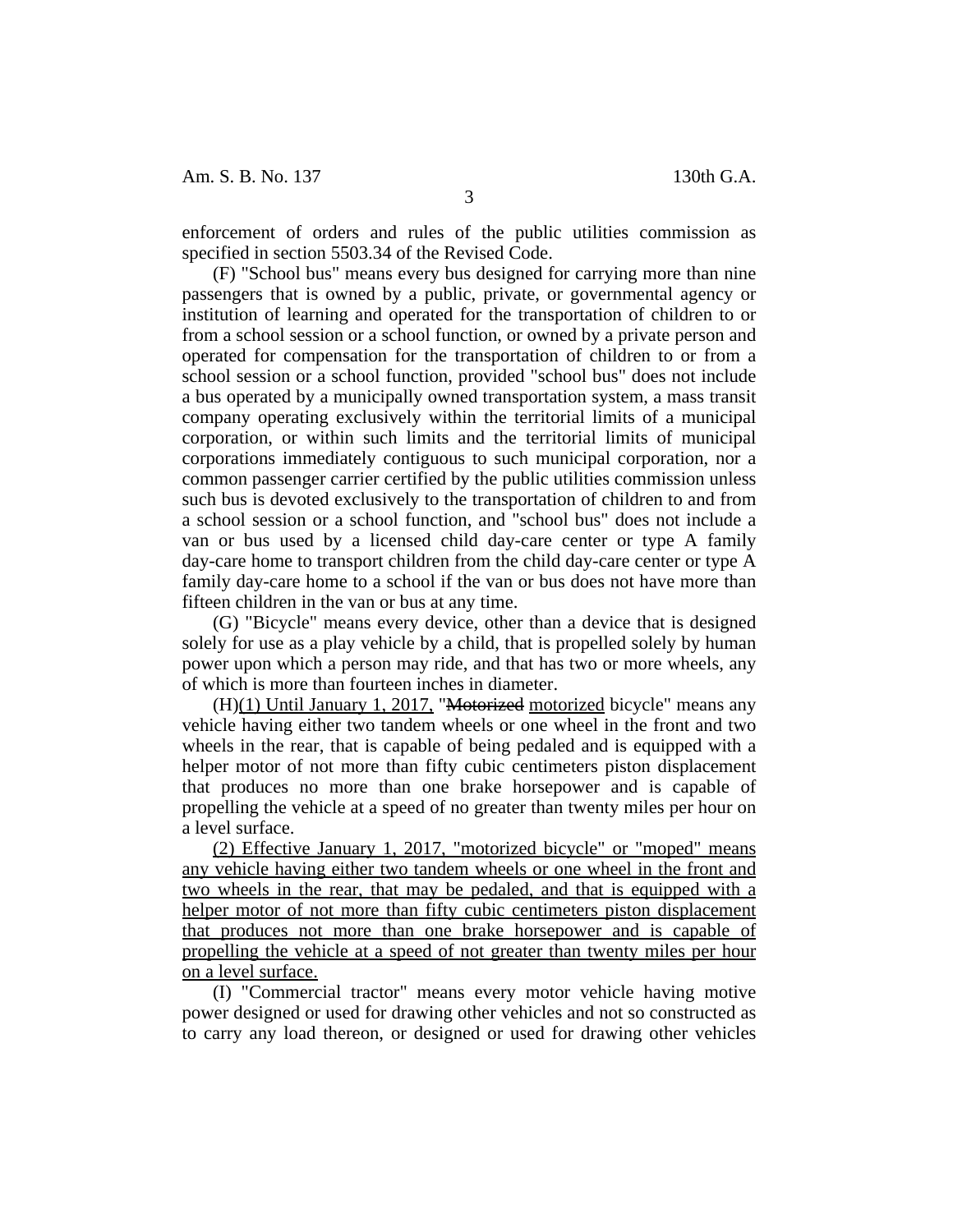4

while carrying a portion of such other vehicles, or load thereon, or both.

(J) "Agricultural tractor" means every self-propelling vehicle designed or used for drawing other vehicles or wheeled machinery but having no provision for carrying loads independently of such other vehicles, and used principally for agricultural purposes.

(K) "Truck" means every motor vehicle, except trailers and semitrailers, designed and used to carry property.

(L) "Bus" means every motor vehicle designed for carrying more than nine passengers and used for the transportation of persons other than in a ridesharing arrangement, and every motor vehicle, automobile for hire, or funeral car, other than a taxicab or motor vehicle used in a ridesharing arrangement, designed and used for the transportation of persons for compensation.

(M) "Trailer" means every vehicle designed or used for carrying persons or property wholly on its own structure and for being drawn by a motor vehicle, including any such vehicle when formed by or operated as a combination of a "semitrailer" and a vehicle of the dolly type, such as that commonly known as a "trailer dolly," a vehicle used to transport agricultural produce or agricultural production materials between a local place of storage or supply and the farm when drawn or towed on a street or highway at a speed greater than twenty-five miles per hour, and a vehicle designed and used exclusively to transport a boat between a place of storage and a marina, or in and around a marina, when drawn or towed on a street or highway for a distance of more than ten miles or at a speed of more than twenty-five miles per hour.

(N) "Semitrailer" means every vehicle designed or used for carrying persons or property with another and separate motor vehicle so that in operation a part of its own weight or that of its load, or both, rests upon and is carried by another vehicle.

(O) "Pole trailer" means every trailer or semitrailer attached to the towing vehicle by means of a reach, pole, or by being boomed or otherwise secured to the towing vehicle, and ordinarily used for transporting long or irregular shaped loads such as poles, pipes, or structural members capable, generally, of sustaining themselves as beams between the supporting connections.

(P) "Railroad" means a carrier of persons or property operating upon rails placed principally on a private right-of-way.

(Q) "Railroad train" means a steam engine or an electric or other motor, with or without cars coupled thereto, operated by a railroad.

(R) "Streetcar" means a car, other than a railroad train, for transporting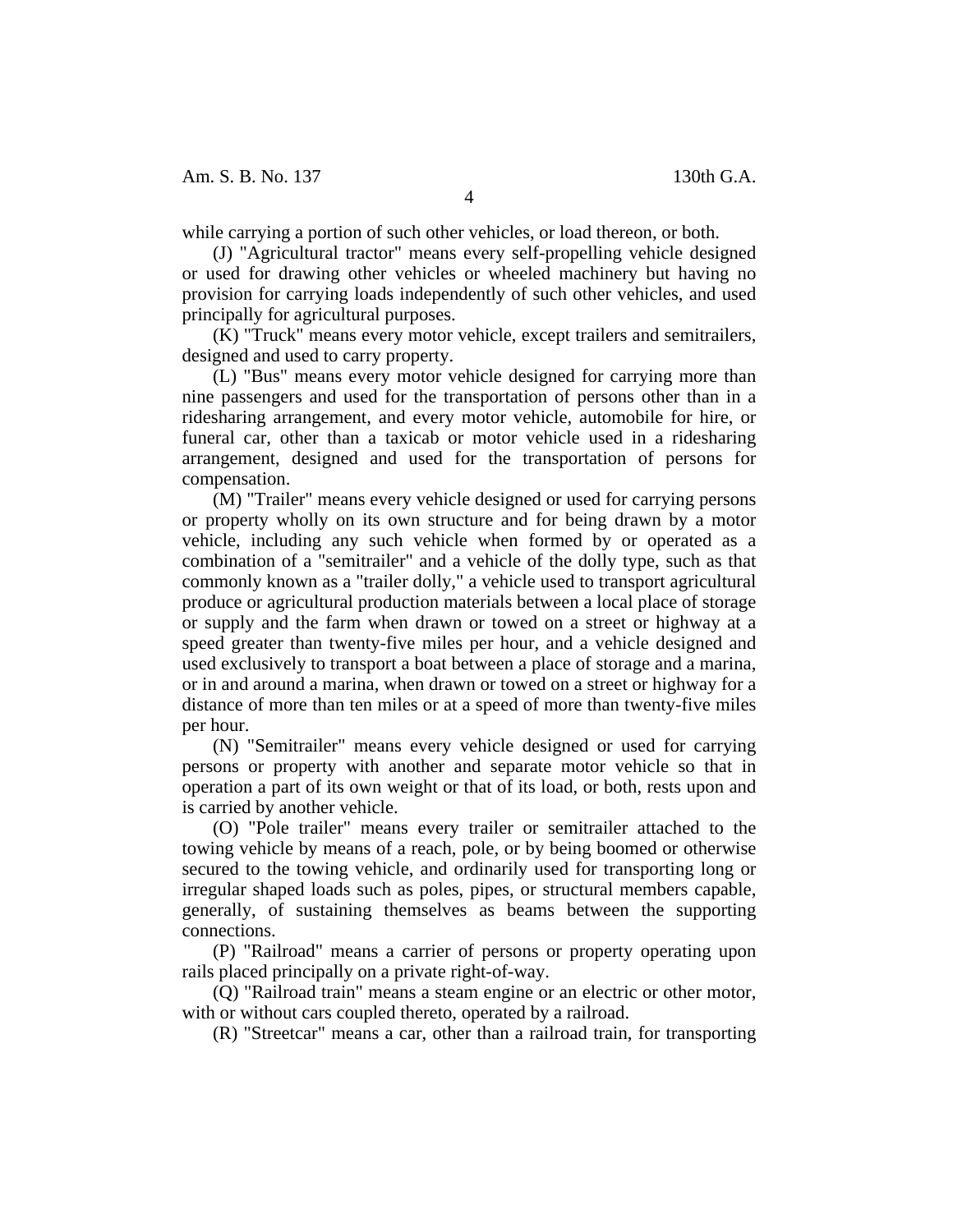persons or property, operated upon rails principally within a street or highway.

(S) "Trackless trolley" means every car that collects its power from overhead electric trolley wires and that is not operated upon rails or tracks.

(T) "Explosives" means any chemical compound or mechanical mixture that is intended for the purpose of producing an explosion that contains any oxidizing and combustible units or other ingredients in such proportions, quantities, or packing that an ignition by fire, by friction, by concussion, by percussion, or by a detonator of any part of the compound or mixture may cause such a sudden generation of highly heated gases that the resultant gaseous pressures are capable of producing destructive effects on contiguous objects, or of destroying life or limb. Manufactured articles shall not be held to be explosives when the individual units contain explosives in such limited quantities, of such nature, or in such packing, that it is impossible to procure a simultaneous or a destructive explosion of such units, to the injury of life, limb, or property by fire, by friction, by concussion, by percussion, or by a detonator, such as fixed ammunition for small arms, firecrackers, or safety fuse matches.

(U) "Flammable liquid" means any liquid that has a flash point of seventy degrees fahrenheit, or less, as determined by a tagliabue or equivalent closed cup test device.

(V) "Gross weight" means the weight of a vehicle plus the weight of any load thereon.

(W) "Person" means every natural person, firm, co-partnership, association, or corporation.

(X) "Pedestrian" means any natural person afoot.

(Y) "Driver or operator" means every person who drives or is in actual physical control of a vehicle, trackless trolley, or streetcar.

(Z) "Police officer" means every officer authorized to direct or regulate traffic, or to make arrests for violations of traffic regulations.

(AA) "Local authorities" means every county, municipal, and other local board or body having authority to adopt police regulations under the constitution and laws of this state.

(BB) "Street" or "highway" means the entire width between the boundary lines of every way open to the use of the public as a thoroughfare for purposes of vehicular travel.

(CC) "Controlled-access highway" means every street or highway in respect to which owners or occupants of abutting lands and other persons have no legal right of access to or from the same except at such points only and in such manner as may be determined by the public authority having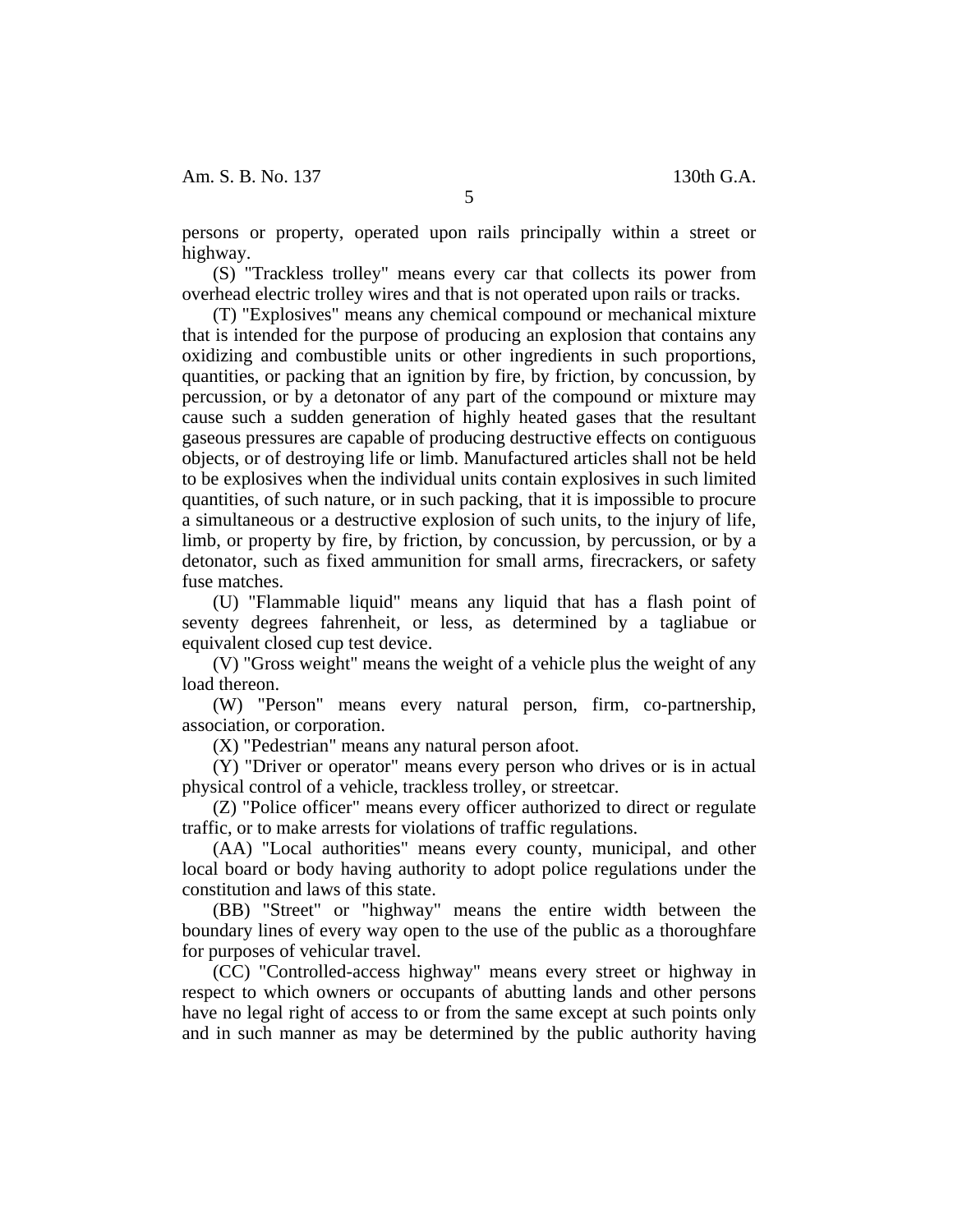jurisdiction over such street or highway.

(DD) "Private road or driveway" means every way or place in private ownership used for vehicular travel by the owner and those having express or implied permission from the owner but not by other persons.

(EE) "Roadway" means that portion of a highway improved, designed, or ordinarily used for vehicular travel, except the berm or shoulder. If a highway includes two or more separate roadways the term "roadway" means any such roadway separately but not all such roadways collectively.

(FF) "Sidewalk" means that portion of a street between the curb lines, or the lateral lines of a roadway, and the adjacent property lines, intended for the use of pedestrians.

(GG) "Laned highway" means a highway the roadway of which is divided into two or more clearly marked lanes for vehicular traffic.

(HH) "Through highway" means every street or highway as provided in section 4511.65 of the Revised Code.

(II) "State highway" means a highway under the jurisdiction of the department of transportation, outside the limits of municipal corporations, provided that the authority conferred upon the director of transportation in section 5511.01 of the Revised Code to erect state highway route markers and signs directing traffic shall not be modified by sections 4511.01 to 4511.79 and 4511.99 of the Revised Code.

(JJ) "State route" means every highway that is designated with an official state route number and so marked.

(KK) "Intersection" means:

(1) The area embraced within the prolongation or connection of the lateral curb lines, or, if none, the lateral boundary lines of the roadways of two highways that join one another at, or approximately at, right angles, or the area within which vehicles traveling upon different highways that join at any other angle might come into conflict. The junction of an alley or driveway with a roadway or highway does not constitute an intersection unless the roadway or highway at the junction is controlled by a traffic control device.

(2) If a highway includes two roadways that are thirty feet or more apart, then every crossing of each roadway of such divided highway by an intersecting highway constitutes a separate intersection. If both intersecting highways include two roadways thirty feet or more apart, then every crossing of any two roadways of such highways constitutes a separate intersection.

(3) At a location controlled by a traffic control signal, regardless of the distance between the separate intersections as described in division (KK)(2)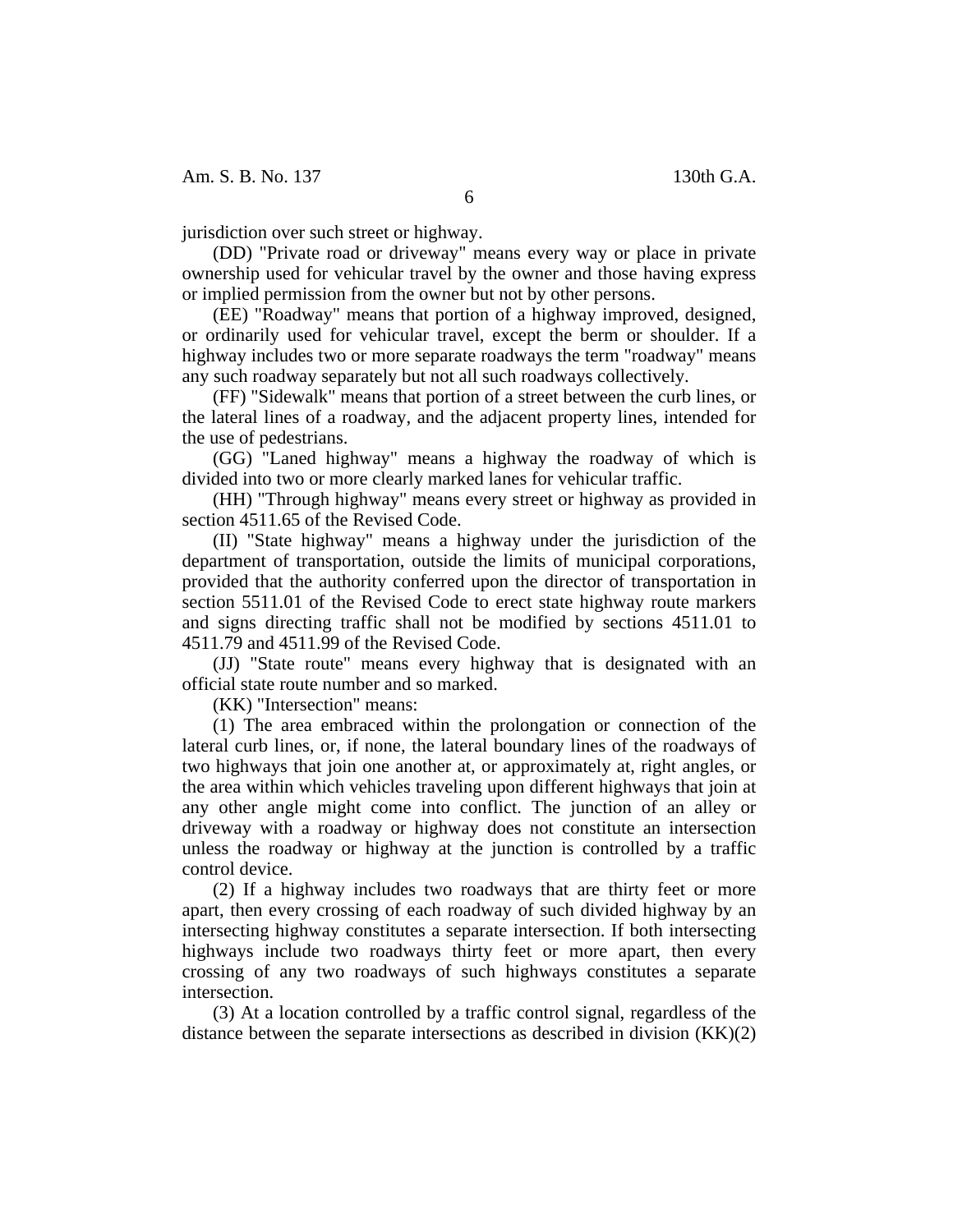of this section:

(a) If a stop line, yield line, or crosswalk has not been designated on the roadway within the median between the separate intersections, the two intersections and the roadway and median constitute one intersection.

(b) Where a stop line, yield line, or crosswalk line is designated on the roadway on the intersection approach, the area within the crosswalk and any area beyond the designated stop line or yield line constitute part of the intersection.

(c) Where a crosswalk is designated on a roadway on the departure from the intersection, the intersection includes the area that extends to the far side of the crosswalk.

(LL) "Crosswalk" means:

(1) That part of a roadway at intersections ordinarily included within the real or projected prolongation of property lines and curb lines or, in the absence of curbs, the edges of the traversable roadway;

(2) Any portion of a roadway at an intersection or elsewhere, distinctly indicated for pedestrian crossing by lines or other markings on the surface;

(3) Notwithstanding divisions (LL)(1) and (2) of this section, there shall not be a crosswalk where local authorities have placed signs indicating no crossing.

(MM) "Safety zone" means the area or space officially set apart within a roadway for the exclusive use of pedestrians and protected or marked or indicated by adequate signs as to be plainly visible at all times.

(NN) "Business district" means the territory fronting upon a street or highway, including the street or highway, between successive intersections within municipal corporations where fifty per cent or more of the frontage between such successive intersections is occupied by buildings in use for business, or within or outside municipal corporations where fifty per cent or more of the frontage for a distance of three hundred feet or more is occupied by buildings in use for business, and the character of such territory is indicated by official traffic control devices.

(OO) "Residence district" means the territory, not comprising a business district, fronting on a street or highway, including the street or highway, where, for a distance of three hundred feet or more, the frontage is improved with residences or residences and buildings in use for business.

(PP) "Urban district" means the territory contiguous to and including any street or highway which is built up with structures devoted to business, industry, or dwelling houses situated at intervals of less than one hundred feet for a distance of a quarter of a mile or more, and the character of such territory is indicated by official traffic control devices.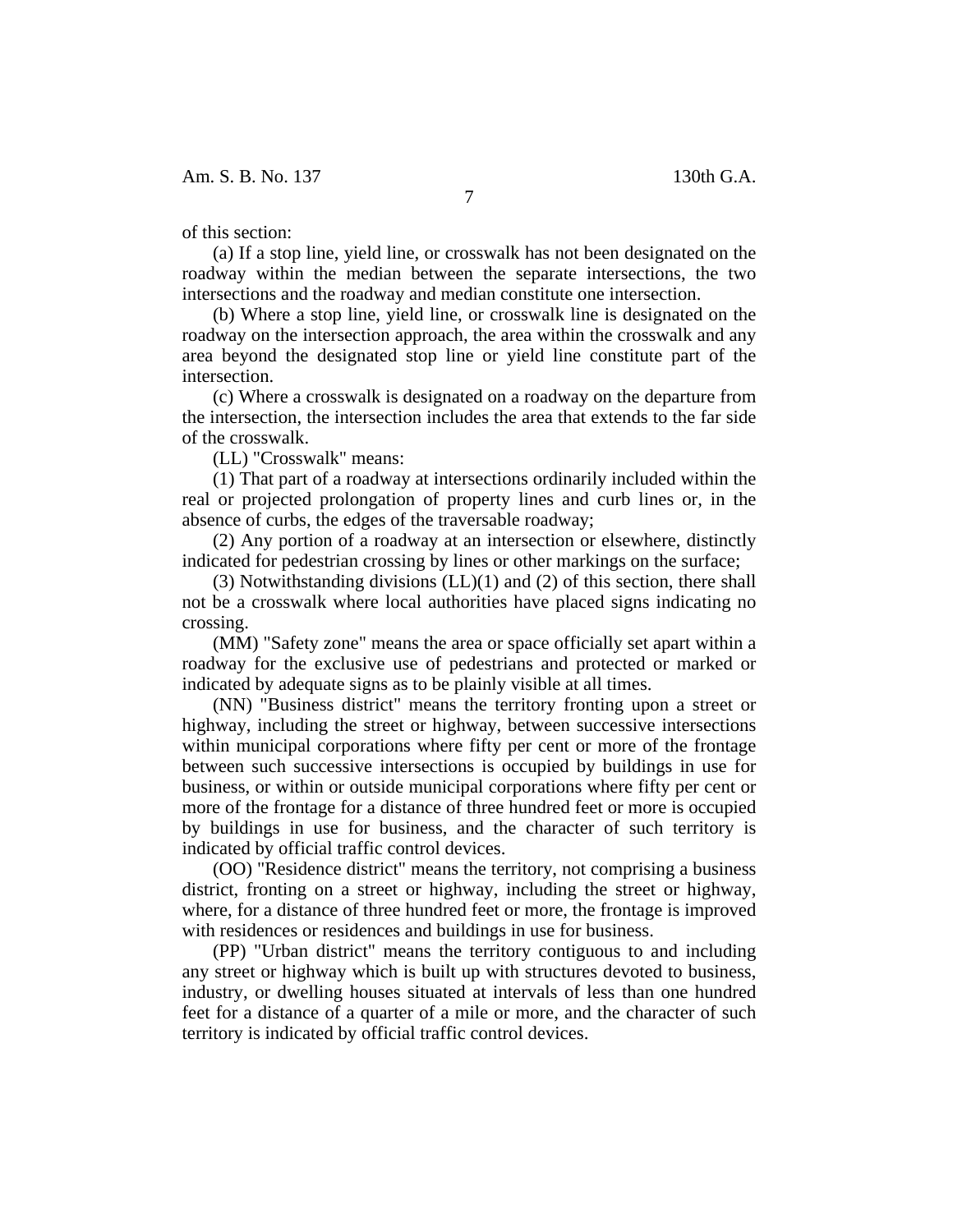(QQ) "Traffic control device" means a flagger, sign, signal, marking, or other device used to regulate, warn, or guide traffic, placed on, over, or adjacent to a street, highway, private road open to public travel, pedestrian facility, or shared-use path by authority of a public agency or official having jurisdiction, or, in the case of a private road open to public travel, by authority of the private owner or private official having jurisdiction.

(RR) "Traffic control signal" means any highway traffic signal by which traffic is alternately directed to stop and permitted to proceed.

(SS) "Railroad sign or signal" means any sign, signal, or device erected by authority of a public body or official or by a railroad and intended to give notice of the presence of railroad tracks or the approach of a railroad train.

(TT) "Traffic" means pedestrians, ridden or herded animals, vehicles, streetcars, trackless trolleys, and other devices, either singly or together, while using for purposes of travel any highway or private road open to public travel.

(UU) "Right-of-way" means either of the following, as the context requires:

(1) The right of a vehicle, streetcar, trackless trolley, or pedestrian to proceed uninterruptedly in a lawful manner in the direction in which it or the individual is moving in preference to another vehicle, streetcar, trackless trolley, or pedestrian approaching from a different direction into its or the individual's path;

(2) A general term denoting land, property, or the interest therein, usually in the configuration of a strip, acquired for or devoted to transportation purposes. When used in this context, right-of-way includes the roadway, shoulders or berm, ditch, and slopes extending to the right-of-way limits under the control of the state or local authority.

(VV) "Rural mail delivery vehicle" means every vehicle used to deliver United States mail on a rural mail delivery route.

(WW) "Funeral escort vehicle" means any motor vehicle, including a funeral hearse, while used to facilitate the movement of a funeral procession.

(XX) "Alley" means a street or highway intended to provide access to the rear or side of lots or buildings in urban districts and not intended for the purpose of through vehicular traffic, and includes any street or highway that has been declared an "alley" by the legislative authority of the municipal corporation in which such street or highway is located.

(YY) "Freeway" means a divided multi-lane highway for through traffic with all crossroads separated in grade and with full control of access.

(ZZ) "Expressway" means a divided arterial highway for through traffic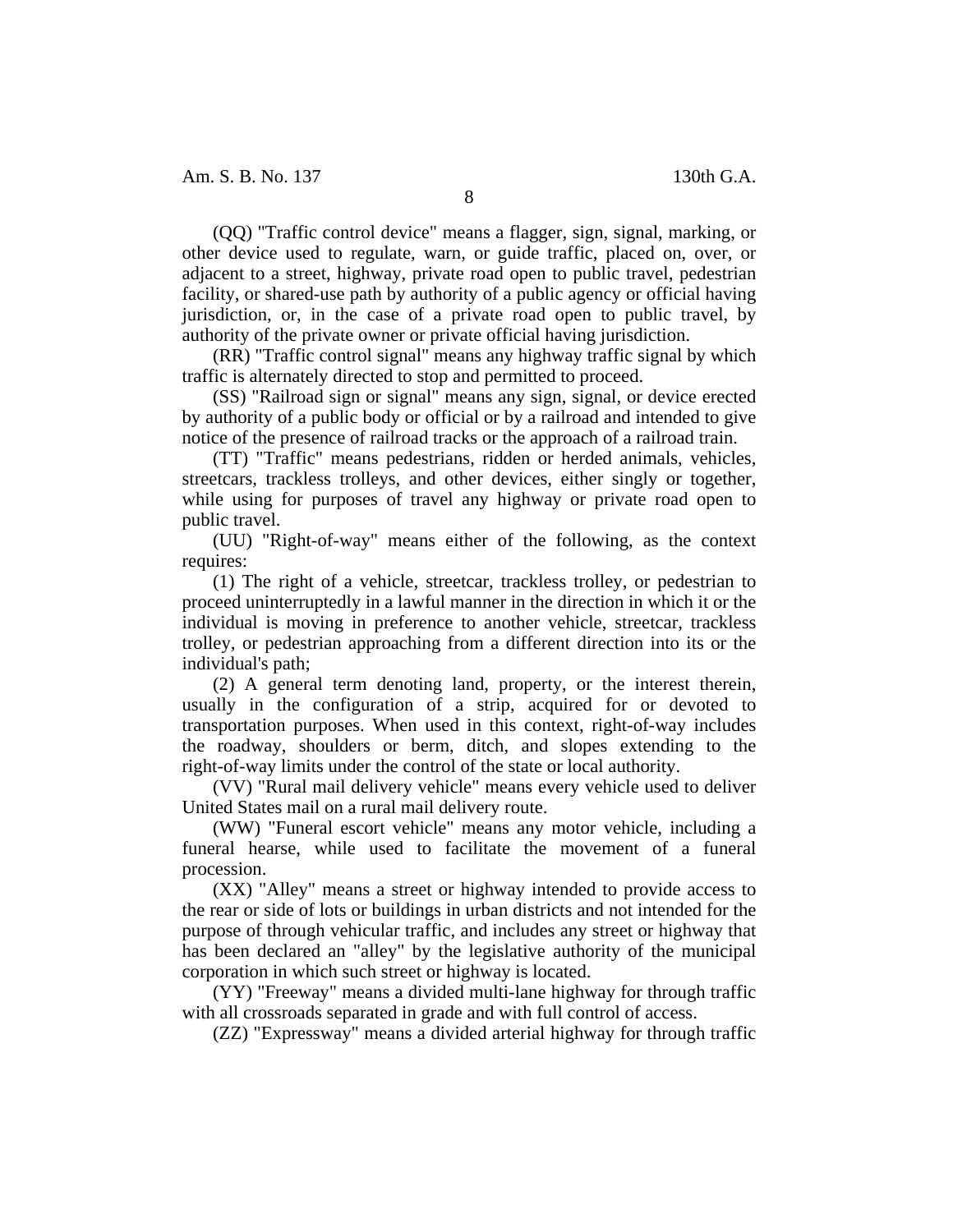with full or partial control of access with an excess of fifty per cent of all crossroads separated in grade.

(AAA) "Thruway" means a through highway whose entire roadway is reserved for through traffic and on which roadway parking is prohibited.

(BBB) "Stop intersection" means any intersection at one or more entrances of which stop signs are erected.

(CCC) "Arterial street" means any United States or state numbered route, controlled access highway, or other major radial or circumferential street or highway designated by local authorities within their respective jurisdictions as part of a major arterial system of streets or highways.

(DDD) "Ridesharing arrangement" means the transportation of persons in a motor vehicle where such transportation is incidental to another purpose of a volunteer driver and includes ridesharing arrangements known as carpools, vanpools, and buspools.

(EEE) "Motorized wheelchair" means any self-propelled vehicle designed for, and used by, a handicapped person and that is incapable of a speed in excess of eight miles per hour.

(FFF) "Child day-care center" and "type A family day-care home" have the same meanings as in section 5104.01 of the Revised Code.

(GGG) "Multi-wheel agricultural tractor" means a type of agricultural tractor that has two or more wheels or tires on each side of one axle at the rear of the tractor, is designed or used for drawing other vehicles or wheeled machinery, has no provision for carrying loads independently of the drawn vehicles or machinery, and is used principally for agricultural purposes.

(HHH) "Operate" means to cause or have caused movement of a vehicle, streetcar, or trackless trolley.

(III) "Predicate motor vehicle or traffic offense" means any of the following:

(1) A violation of section 4511.03, 4511.051, 4511.12, 4511.132, 4511.16, 4511.20, 4511.201, 4511.21, 4511.211, 4511.213, 4511.22, 4511.23, 4511.25, 4511.26, 4511.27, 4511.28, 4511.29, 4511.30, 4511.31, 4511.32, 4511.33, 4511.34, 4511.35, 4511.36, 4511.37, 4511.38, 4511.39, 4511.40, 4511.41, 4511.42, 4511.43, 4511.431, 4511.432, 4511.44, 4511.441, 4511.451, 4511.452, 4511.46, 4511.47, 4511.48, 4511.481, 4511.49, 4511.50, 4511.511, 4511.53, 4511.54, 4511.55, 4511.56, 4511.57, 4511.58, 4511.59, 4511.60, 4511.61, 4511.64, 4511.66, 4511.661, 4511.68, 4511.70, 4511.701, 4511.71, 4511.711, 4511.712, 4511.713, 4511.72, 4511.73, 4511.763, 4511.771, 4511.78, or 4511.84 of the Revised Code;

 $(2)$  A violation of division  $(A)(2)$  of section 4511.17, divisions  $(A)$  to (D) of section 4511.51, or division (A) of section 4511.74 of the Revised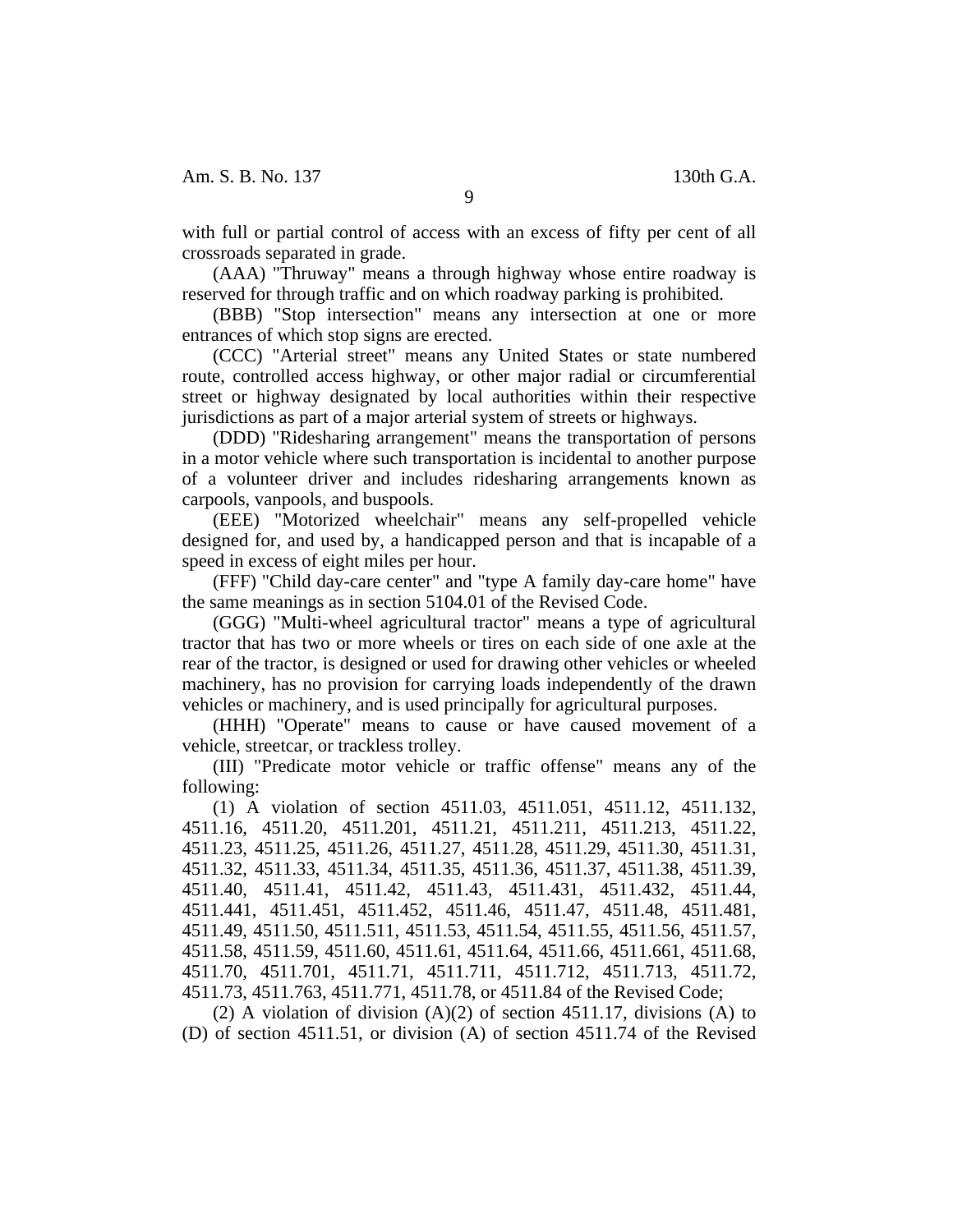Code;

(3) A violation of any provision of sections 4511.01 to 4511.76 of the Revised Code for which no penalty otherwise is provided in the section that contains the provision violated;

(4) A Until January 1, 2017, a violation of a municipal ordinance that is substantially similar to any section or provision set forth or described in division  $(III)(1)$ ,  $(2)$ , or  $(3)$  of this section;

(5) Effective January 1, 2017, a violation of section 4511.214 of the Revised Code;

(6) Effective January 1, 2017, a violation of a municipal ordinance that is substantially similar to any section or provision set forth or described in division (III)  $(1)$ ,  $(2)$ ,  $(3)$ , or  $(5)$  of this section.

(JJJ) "Road service vehicle" means wreckers, utility repair vehicles, and state, county, and municipal service vehicles equipped with visual signals by means of flashing, rotating, or oscillating lights.

(KKK) "Beacon" means a highway traffic signal with one or more signal sections that operate in a flashing mode.

(LLL) "Hybrid beacon" means a type of beacon that is intentionally placed in a dark mode between periods of operation where no indications are displayed and, when in operation, displays both steady and flashing traffic control signal indications.

(MMM) "Highway traffic signal" means a power-operated traffic control device by which traffic is warned or directed to take some specific action. "Highway traffic signal" does not include a power-operated sign, steadily illuminated pavement marker, warning light, or steady burning electric lamp.

(NNN) "Median" means the area between two roadways of a divided highway, measured from edge of traveled way to edge of traveled way, but excluding turn lanes. The width of a median may be different between intersections, between interchanges, and at opposite approaches of the same intersection.

(OOO) "Private road open to public travel" means a private toll road or road, including any adjacent sidewalks that generally run parallel to the road, within a shopping center, airport, sports arena, or other similar business or recreation facility that is privately owned but where the public is allowed to travel without access restrictions. "Private road open to public travel" includes a gated toll road but does not include a road within a private gated property where access is restricted at all times, a parking area, a driving aisle within a parking area, or a private grade crossing.

(PPP) "Shared-use path" means a bikeway outside the traveled way and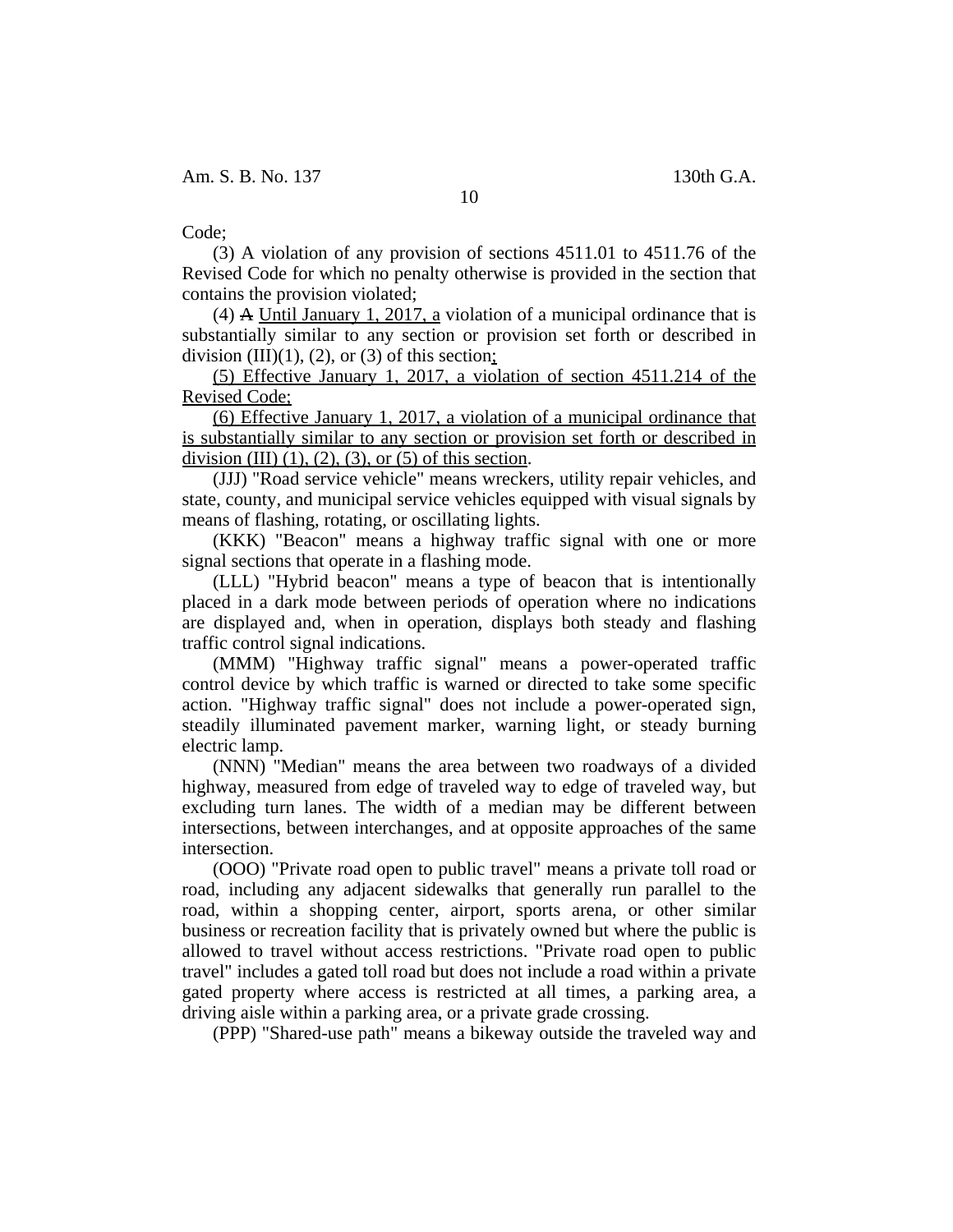physically separated from motorized vehicular traffic by an open space or barrier and either within the highway right-of-way or within an independent alignment. A shared-use path also may be used by pedestrians, including skaters, joggers, users of manual and motorized wheelchairs, and other authorized motorized and non-motorized users.

(QQQ) "Highway maintenance vehicle" means a vehicle used in snow and ice removal or road surface maintenance, including a snow plow, traffic line striper, road sweeper, mowing machine, asphalt distributing vehicle, or other such vehicle designed for use in specific highway maintenance activities.

Sec. 4511.04. (A) Sections 4511.01 to 4511.18, 4511.20 to 4511.78, 4511.99, and 4513.01 to 4513.37 of the Revised Code do not apply to persons, teams, motor vehicles, and other equipment while actually engaged in work upon the surface of a highway within an area designated by traffic control devices, but apply to such persons and vehicles when traveling to or from such work.

(B) The driver of a highway maintenance vehicle owned by this state or any political subdivision of this state, while the driver is engaged in the performance of official duties upon a street or highway, provided the highway maintenance vehicle is equipped with flashing lights and such other markings as are required by law and such lights are in operation when the driver and vehicle are so engaged, shall be exempt from criminal prosecution for violations of sections 4511.22, 4511.25, 4511.26, 4511.27, 4511.28, 4511.30, 4511.31, 4511.33, 4511.35, 4511.66, 4513.02, and 5577.01 to 5577.09 of the Revised Code.

(C)(1) This section does not exempt a driver of a highway maintenance vehicle from civil liability arising from a violation of section 4511.22, 4511.25, 4511.26, 4511.27, 4511.28, 4511.30, 4511.31, 4511.33, 4511.35, 4511.66, or 4513.02 or sections 5577.01 to 5577.09 of the Revised Code.

(2) This section does not exempt the driver of a vehicle that is engaged in the transport of highway maintenance equipment from criminal liability for a violation of sections 5577.01 to 5577.09 of the Revised Code.

(D) As used in this section, "highway maintenance vehicle" means a vehicle used in snow and ice removal or road surface maintenance, including a snow plow, traffic line striper, road sweeper, mowing machine, asphalt distributing vehicle, or other such vehicle designed for use in specific highway maintenance activities.

Sec. 4511.213. (A) The driver of a motor vehicle, upon approaching a stationary public safety vehicle, an emergency vehicle, or a road service vehicle, vehicle used by the public utilities commission to conduct motor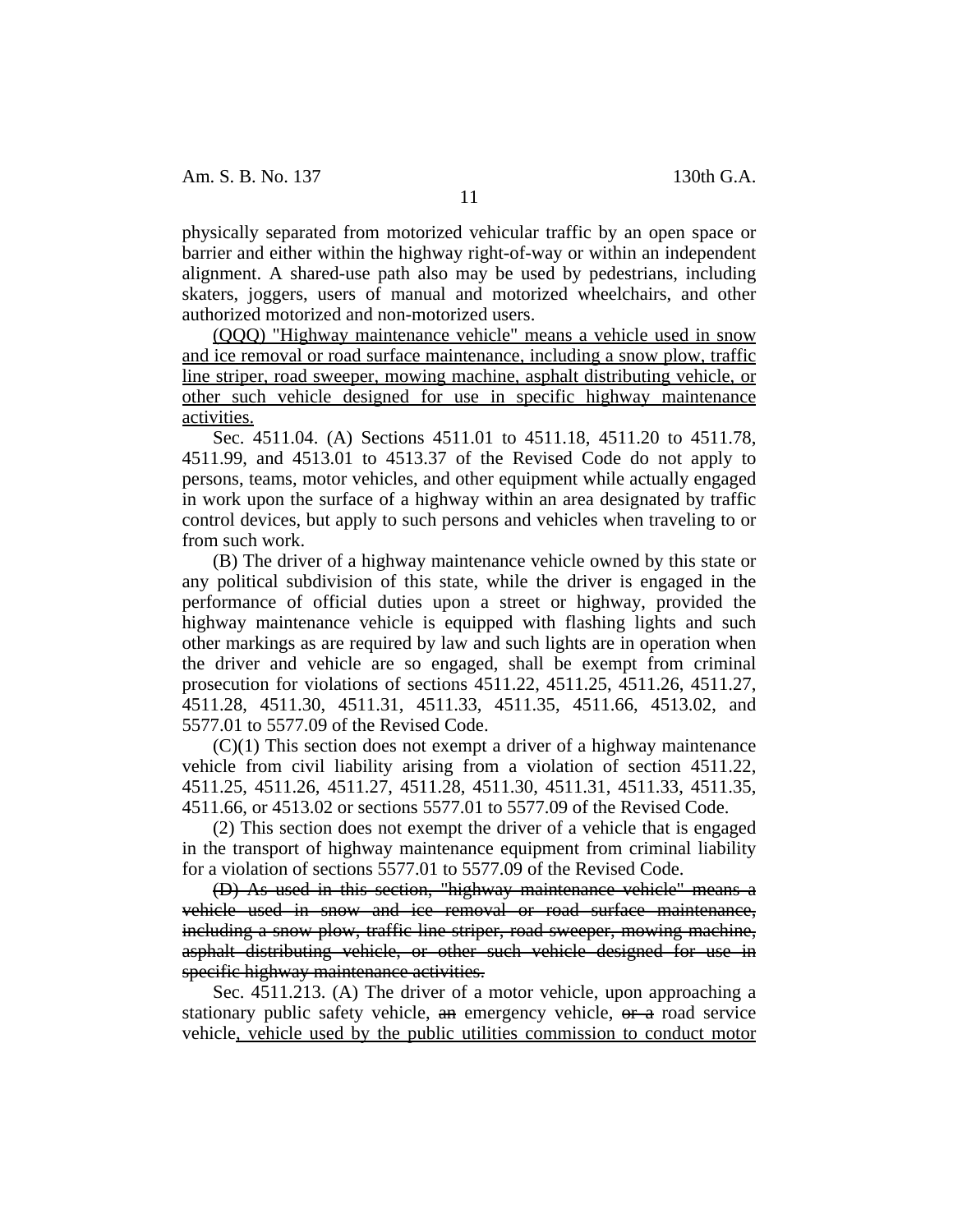vehicle inspections in accordance with sections 4923.04 and 4923.06 of the Revised Code, or a highway maintenance vehicle that is displaying the appropriate visual signals by means of flashing, oscillating, or rotating lights, as prescribed in section 4513.17 of the Revised Code, shall do either of the following:

(1) If the driver of the motor vehicle is traveling on a highway that consists of at least two lanes that carry traffic in the same direction of travel as that of the driver's motor vehicle, the driver shall proceed with due caution and, if possible and with due regard to the road, weather, and traffic conditions, shall change lanes into a lane that is not adjacent to that of the stationary public safety vehicle, an emergency vehicle, or a road service vehicle, vehicle used by the public utilities commission to conduct motor vehicle inspections in accordance with sections 4923.04 and 4923.06 of the Revised Code, or a highway maintenance vehicle.

(2) If the driver is not traveling on a highway of a type described in division (A)(1) of this section, or if the driver is traveling on a highway of that type but it is not possible to change lanes or if to do so would be unsafe, the driver shall proceed with due caution, reduce the speed of the motor vehicle, and maintain a safe speed for the road, weather, and traffic conditions.

(B) This section does not relieve the driver of a public safety vehicle, an emergency vehicle,  $\theta$  a road service vehicle, vehicle used by the public utilities commission to conduct motor vehicle inspections in accordance with sections 4923.04 and 4923.06 of the Revised Code, or a highway maintenance vehicle from the duty to drive with due regard for the safety of all persons and property upon the highway.

(C) No person shall fail to drive a motor vehicle in compliance with division  $(A)(1)$  or  $(2)$  of this section when so required by division  $(A)$  of this section.

(D)(1) Except as otherwise provided in this division, whoever violates this section is guilty of a minor misdemeanor. If, within one year of the offense, the offender previously has been convicted of or pleaded guilty to one predicate motor vehicle or traffic offense, whoever violates this section is guilty of a misdemeanor of the fourth degree. If, within one year of the offense, the offender previously has been convicted of two or more predicate motor vehicle or traffic offenses, whoever violates this section is guilty of a misdemeanor of the third degree.

(2) Notwithstanding section 2929.28 of the Revised Code, upon a finding that a person operated a motor vehicle in violation of division (C) of this section, the court, in addition to all other penalties provided by law,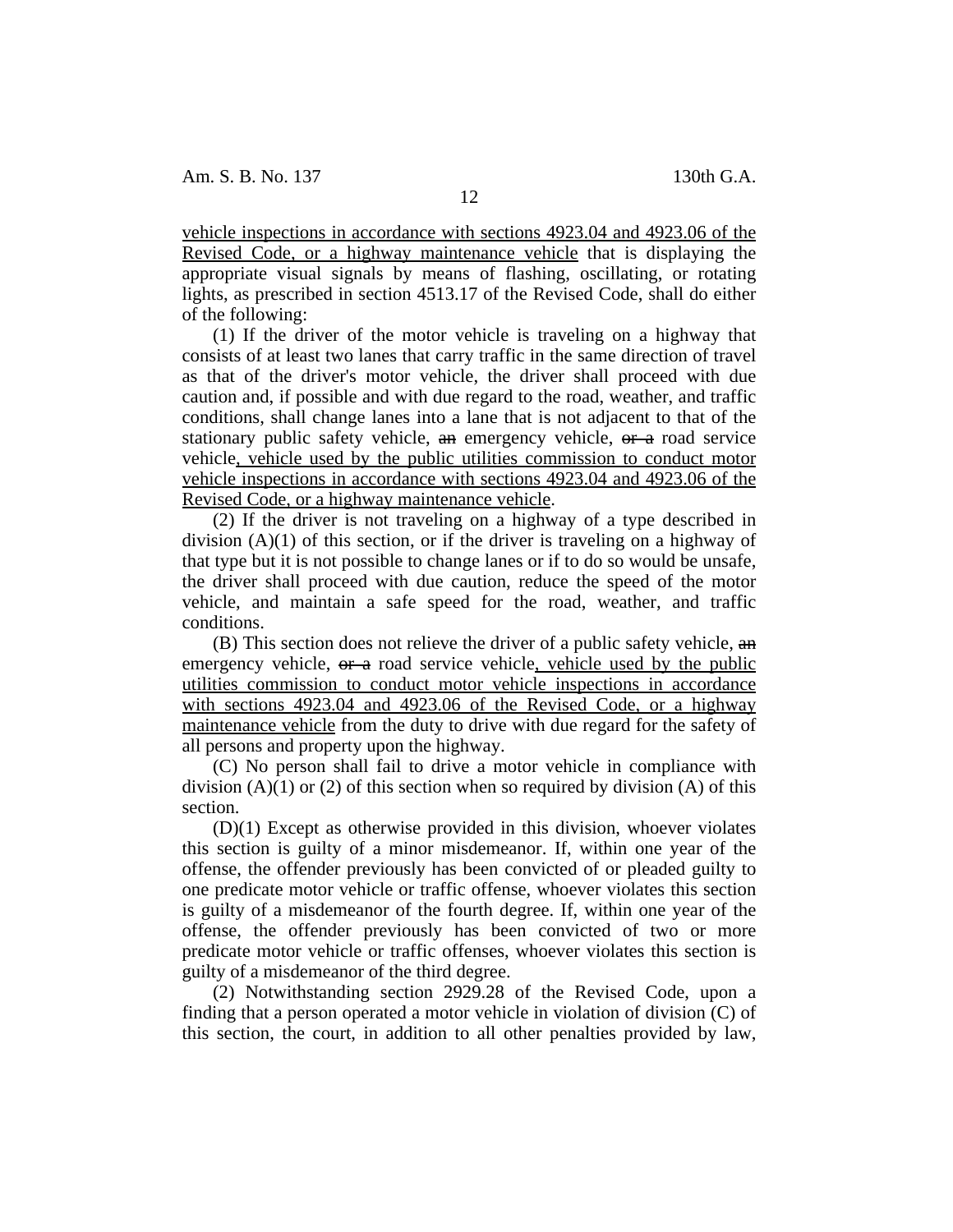shall impose a fine of two times the usual amount imposed for the violation.

Sec. 4513.17. (A) Whenever a motor vehicle equipped with headlights also is equipped with any auxiliary lights or spotlight or any other light on the front thereof projecting a beam of an intensity greater than three hundred candle power, not more than a total of five of any such lights on the front of a vehicle shall be lighted at any one time when the vehicle is upon a highway.

(B) Any lighted light or illuminating device upon a motor vehicle, other than headlights, spotlights, signal lights, or auxiliary driving lights, that projects a beam of light of an intensity greater than three hundred candle power, shall be so directed that no part of the beam will strike the level of the roadway on which the vehicle stands at a distance of more than seventy-five feet from the vehicle.

(C)(1) Flashing lights are prohibited on motor vehicles, except as a means for indicating a right or a left turn, or in the presence of a vehicular traffic hazard requiring unusual care in approaching, or overtaking or passing. This prohibition does not apply to emergency vehicles, road service vehicles servicing or towing a disabled vehicle, traffic line stripers, snow plows, rural mail delivery vehicles, vehicles as provided in section 4513.182 of the Revised Code, department of transportation highway maintenance vehicles, funeral hearses, funeral escort vehicles, and similar equipment operated by the department or local authorities, which shall be equipped with and display, when used on a street or highway for the special purpose necessitating such lights, a flashing, oscillating, or rotating amber light, but shall not display a flashing, oscillating, or rotating light of any other color, nor to vehicles or machinery permitted by section 4513.11 of the Revised Code to have a flashing red light.

(2) When used on a street or highway, farm machinery and vehicles escorting farm machinery may be equipped with and display a flashing, oscillating, or rotating amber light, and the prohibition contained in division  $(C)(1)$  of this section does not apply to such machinery or vehicles. Farm machinery also may display the lights described in section 4513.11 of the Revised Code.

(D) Except a person operating a public safety vehicle, as defined in division (E) of section 4511.01 of the Revised Code, or a school bus, no person shall operate, move, or park upon, or permit to stand within the right-of-way of any public street or highway any vehicle or equipment that is equipped with and displaying a flashing red or a flashing combination red and white light, or an oscillating or rotating red light, or a combination red and white oscillating or rotating light; and except a public law enforcement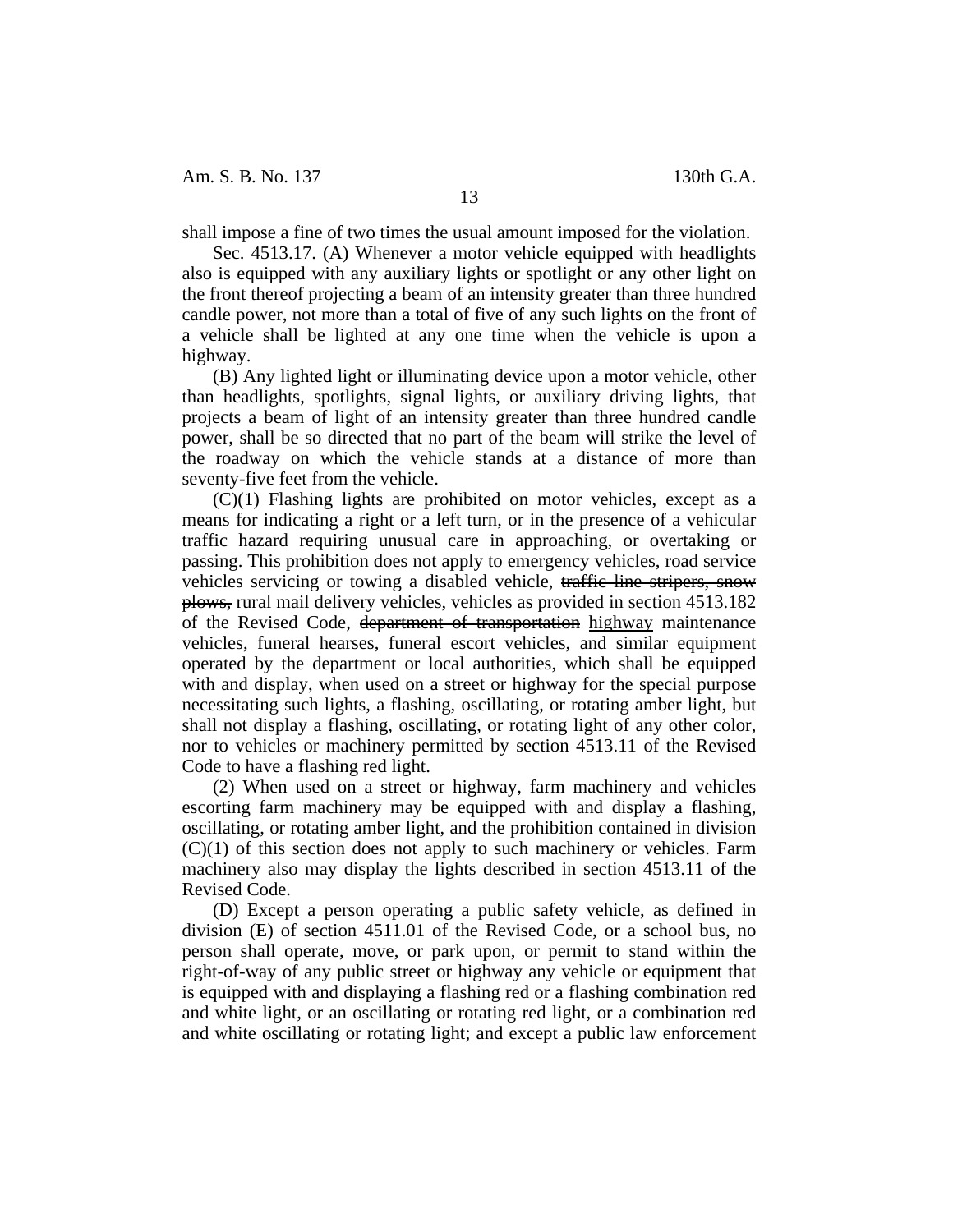officer, or other person sworn to enforce the criminal and traffic laws of the state, operating a public safety vehicle when on duty, no person shall operate, move, or park upon, or permit to stand within the right-of-way of any street or highway any vehicle or equipment that is equipped with, or upon which is mounted, and displaying a flashing blue or a flashing combination blue and white light, or an oscillating or rotating blue light, or a combination blue and white oscillating or rotating light.

(E) This section does not prohibit the use of warning lights required by law or the simultaneous flashing of turn signals on disabled vehicles or on vehicles being operated in unfavorable atmospheric conditions in order to enhance their visibility. This section also does not prohibit the simultaneous flashing of turn signals or warning lights either on farm machinery or vehicles escorting farm machinery, when used on a street or highway.

(F) Whoever violates this section is guilty of a minor misdemeanor.

SECTION 2. That existing sections 4511.01, 4511.04, 4511.213, and 4513.17 of the Revised Code are hereby repealed.

SECTION 3. That the version of section 4511.01 of the Revised Code that is scheduled to take effect on January 1, 2017, is hereby repealed.

**Section 4.** For the ninety-day period commencing on the effective date of this act, no law enforcement officer shall issue to the operator of any motor vehicle being operated upon a street or highway within this state a ticket, citation, or summons for a violation of division  $(A)(1)$  or  $(2)$  of section 4511.213 of the Revised Code that relates to approaching a stationary vehicle used by the Public Utilities Commission to conduct motor vehicle inspections in accordance with sections 4923.04 and 4923.06 of the Revised Code or a stationary highway maintenance vehicle, as provided by this act, or cause the arrest of or commence a prosecution of a person for a violation of that division in that manner. Instead, during that period of time the law enforcement officer shall issue to such an operator a written warning, informing the operator of the existence of division  $(A)(1)$  or  $(2)$  of section 4511.213 of the Revised Code that relates to approaching a stationary vehicle used by the Public Utilities Commission or a stationary highway maintenance vehicle and that after the date that is ninety days after the effective date of the amendments to section 4511.213 of the Revised Code of this act, a law enforcement officer who observes that the operator of a motor vehicle has committed or is committing a violation of division  $(A)(1)$  or  $(2)$  of section 4511.213 of the Revised Code that relates to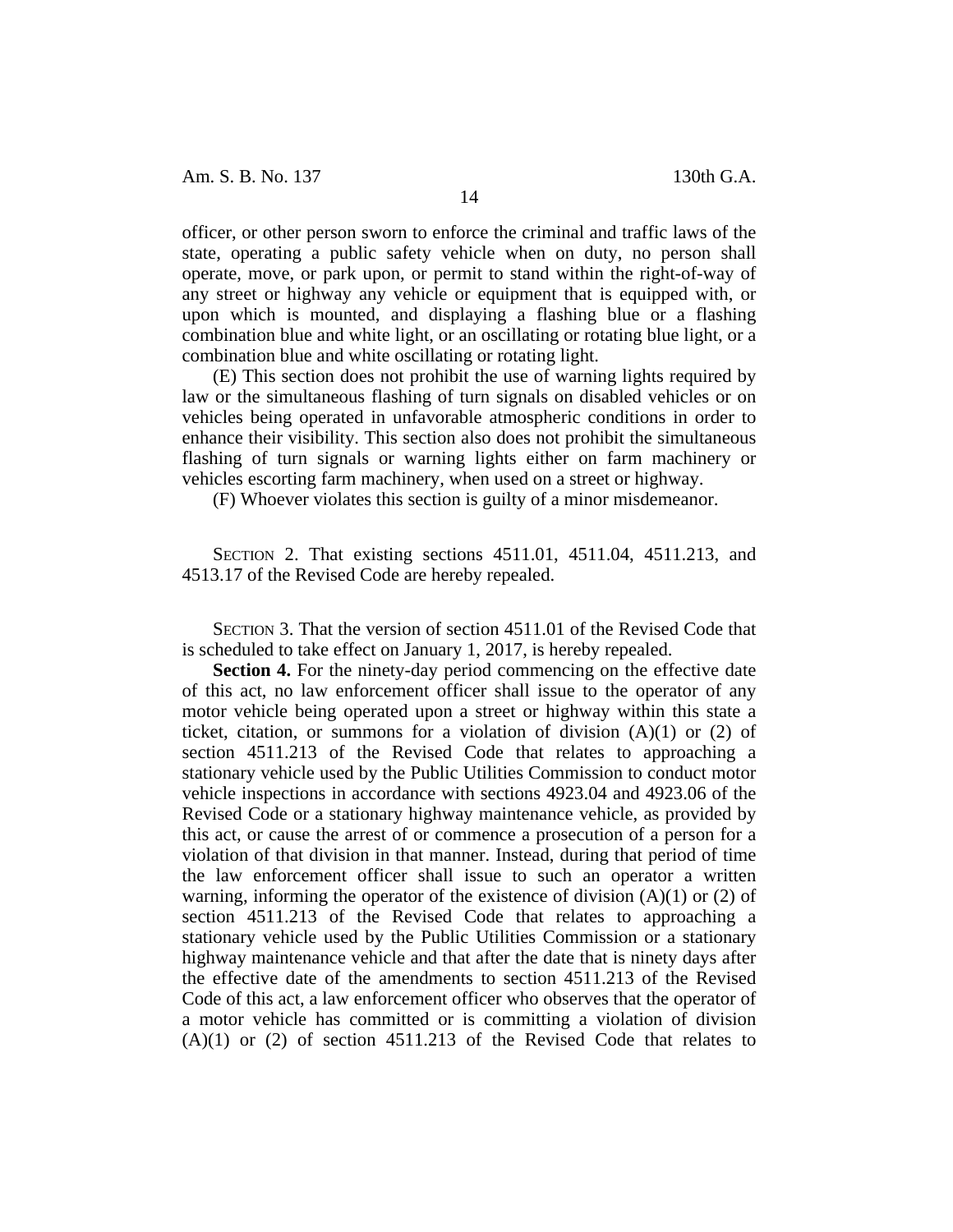approaching a stationary vehicle used by the Public Utilities Commission or a stationary highway maintenance vehicle will be authorized to issue a ticket, citation, or summons to that operator for that violation or to cause the arrest of or commence a prosecution of such an operator for a violation of that division in that manner.

**Section 5.** This act is hereby declared to be an emergency measure necessary for the immediate preservation of the public peace, health, and safety. The reason for such necessity is that highway workers urgently need the protection provided by this act during the summer highway maintenance season, which poses great risk to their safety. Therefore, this act shall go into immediate effect.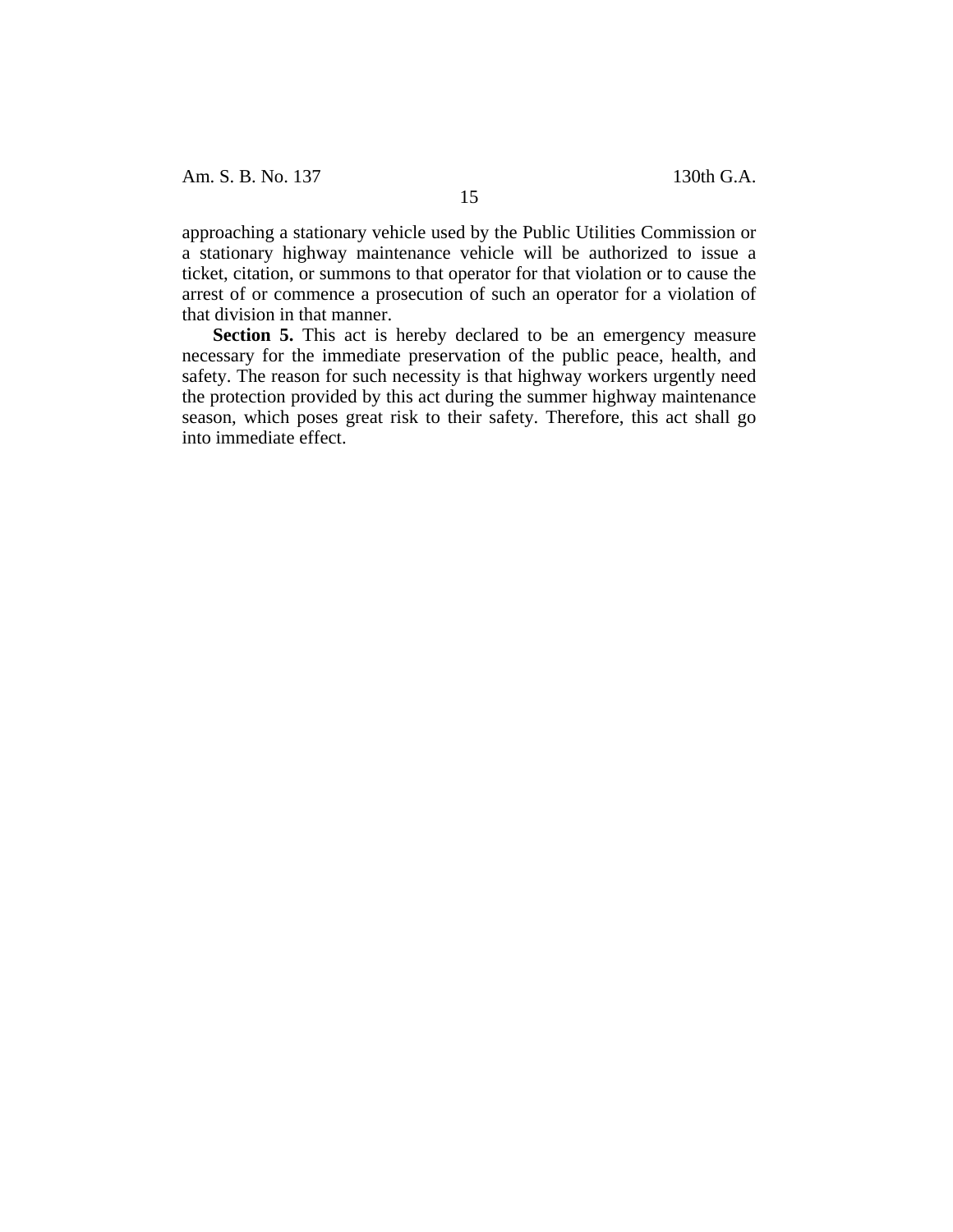*Speaker \_\_\_\_\_\_\_\_\_\_\_\_\_\_\_\_\_\_ of the House of Representatives.*

<u> 1980 - Johann Barn, mars an t-Amerikaansk kommunister (</u>

*President \_\_\_\_\_\_\_\_\_\_\_\_\_\_\_\_\_\_ of the Senate.*

<u> 1989 - Johann Barnett, fransk politiker (</u>

Passed \_\_\_\_\_\_\_\_\_\_\_\_\_\_\_\_\_\_\_\_\_\_\_\_\_, 20\_\_\_\_

Approved \_\_\_\_\_\_\_\_\_\_\_\_\_\_\_\_\_\_\_\_\_\_\_\_\_, 20\_\_\_\_

*Governor.*